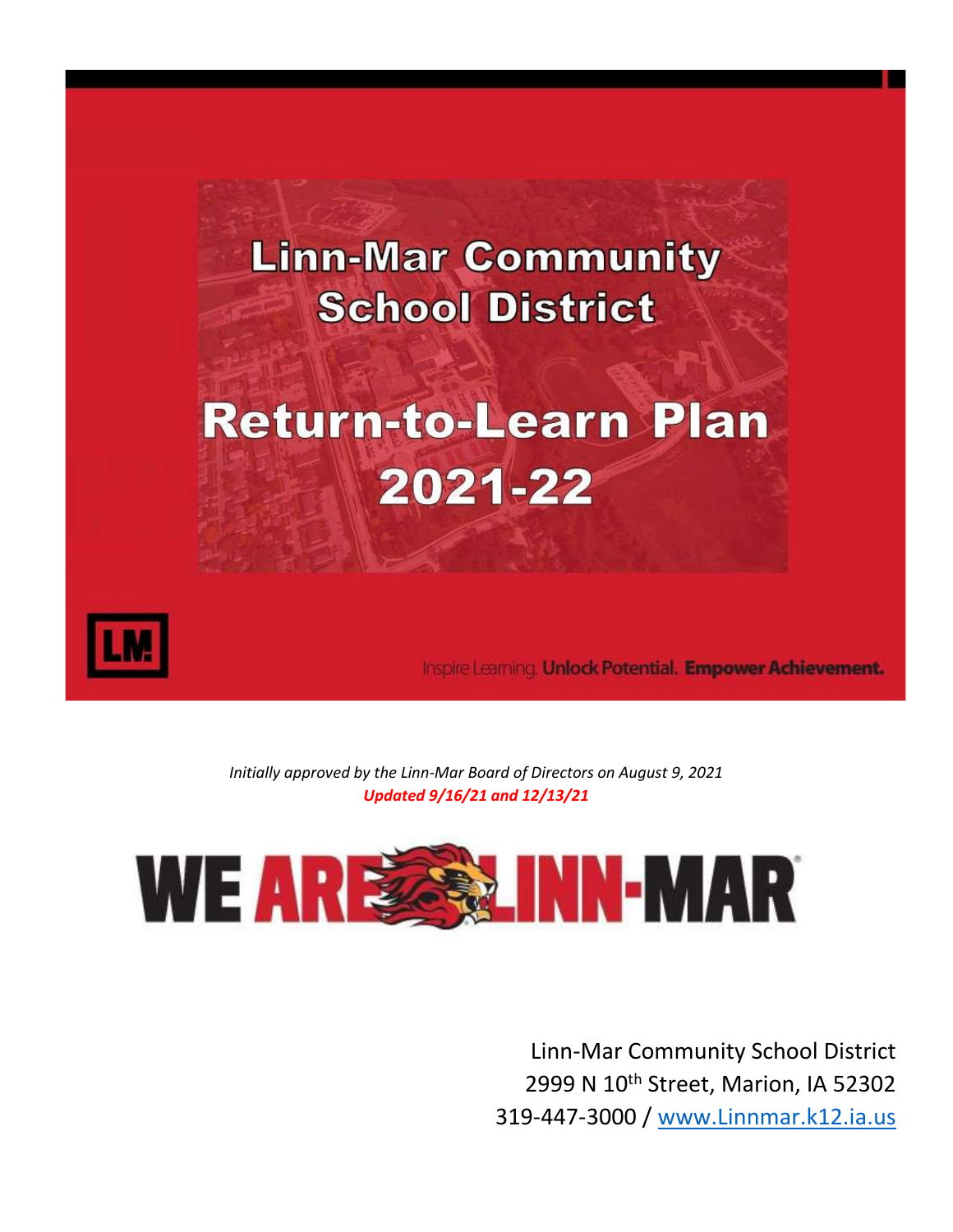#### **Overview**

For the 2021-22 school year, the Linn-Mar Community School District will return to in-person, traditional learning. The district will continue to follow guidance from the Centers for Disease Control and Prevention (CDC), Linn County Public Health (LCPH), and the Iowa Department of Public Health (IDPH) regarding COVID-19 safety protocols.

While we are very excited to return to a more normal school environment for the 2021-22 school year, we recognize that we are still operating in a pandemic. Additional precautions remain in place and are summarized below.

#### **Face Masks**

Beginning January 3, 2022, face masks will be encouraged in all buildings for all students, staff, visitors, and before/after school daycares. Masks are an important tool in mitigating the spread of the virus and will be available at all buildings for those who wish to use them.

#### **Visitors and Volunteers**

We value the work of our volunteers and look forward to welcoming volunteers and visitors back into our schools beginning January 3, 2022.

## **Social Distancing**

Social distancing measures will be implemented whenever possible.

## **Online Learning**

The initial deadline to sign up for Edmentum's online learning program was June 1, 2021. Due to changes in the availability of vaccinations for children, requests from families wishing to move their students from online learning to in-person learning will be considered on an individual basis. Moving to online learning will not be available at the semester for grades K-5th.

For questions on Edmentum contact Bob Read, Associate Superintendent/Principal of Online Learning, at [bread@linnmar.k12.ia.us.](mailto:bread@linnmar.k12.ia.us)

For more information on the Edmentum program visit the following link: <https://www.linnmar.k12.ia.us/news/linn-mar-partners-edmentum-provide-online-school-option/>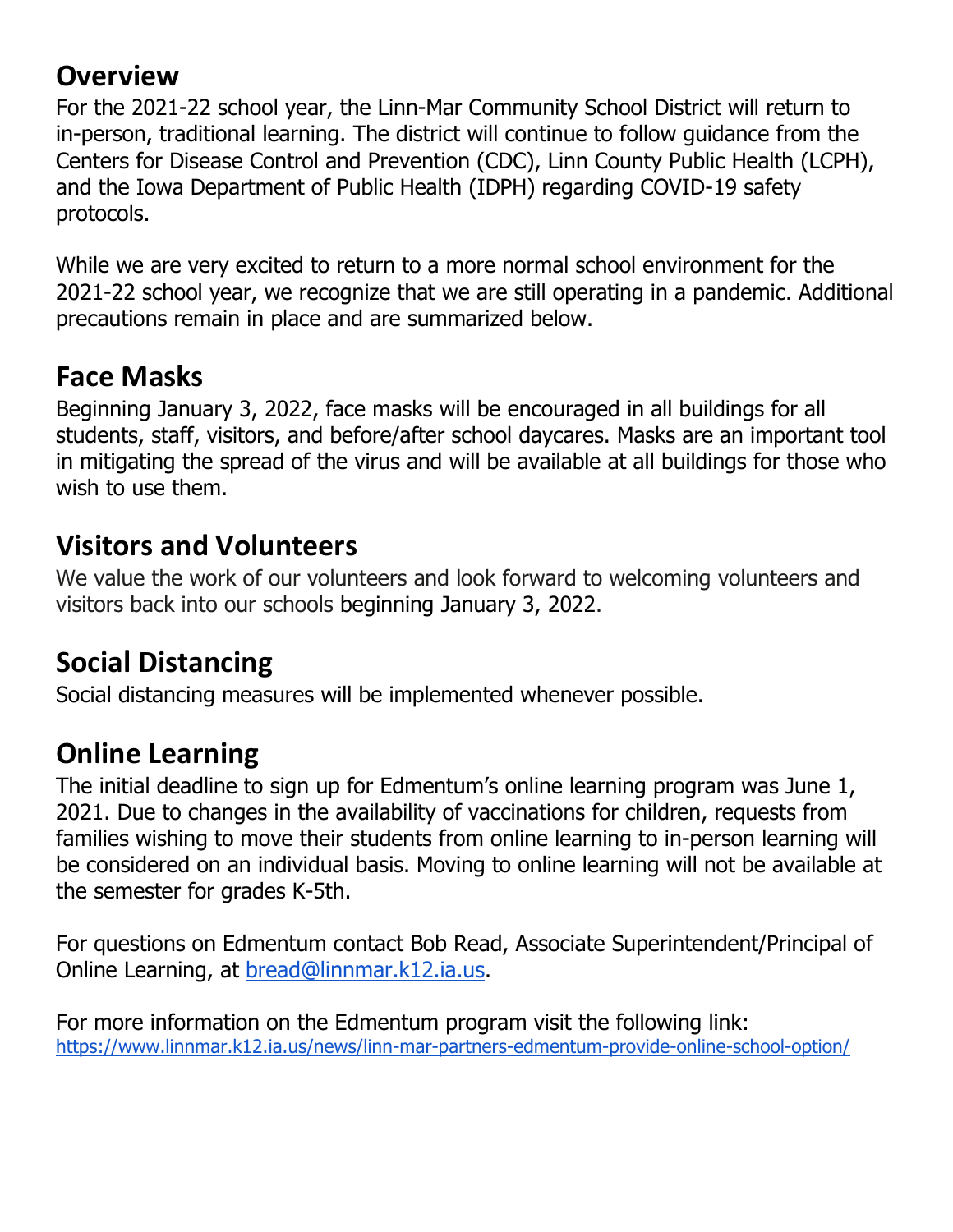# **Technology**

Every student will be assigned a district-owned learning device. PreK-K students will be assigned an iPad. Grades 1-12 will be assigned a laptop. Additional information regarding device pick up will be provided to families by the individual schools.

If a family is in need of support to access internet services at home, they are encouraged to contact the media specialist at their student's school to check out a hot spot.

#### **Meals**

Meals will be free to all students this year due to special federal funding.

## **Transportation**

Current CDC orders require that face masks be worn on public transportation. The district will follow this CDC order and students will also have assigned seating. Additional protocols will include the disinfecting of buses after each route, windows and vents opened to allow for air circulation whenever possible, and the availability of hand sanitizing stations.

## **Events and Activities**

All extracurricular activities will return to normal operations with no limitations on attendance.

# **Hand Washing**

Frequent hand washing and/or hand sanitizing is encouraged. Hand sanitizer stations will be available in all school facilities.

# **Facility Cleaning**

Increased emphasis regarding cleaning and disinfecting schools on a daily and weekly basis will occur. Additional cleaning and sanitizing procedures will be followed throughout the school year. Examples include, but are not limited to, hand sanitizing stations, disinfecting wipes, and increased time for student handwashing.

# **Facility Rentals**

The district will resume the practice of opening facilities to use by outside groups for the 2021-22 school year. Visit the following link for additional information on LM facility rentals/use: <https://www.linnmar.k12.ia.us/district/departments/support-services-facilities/>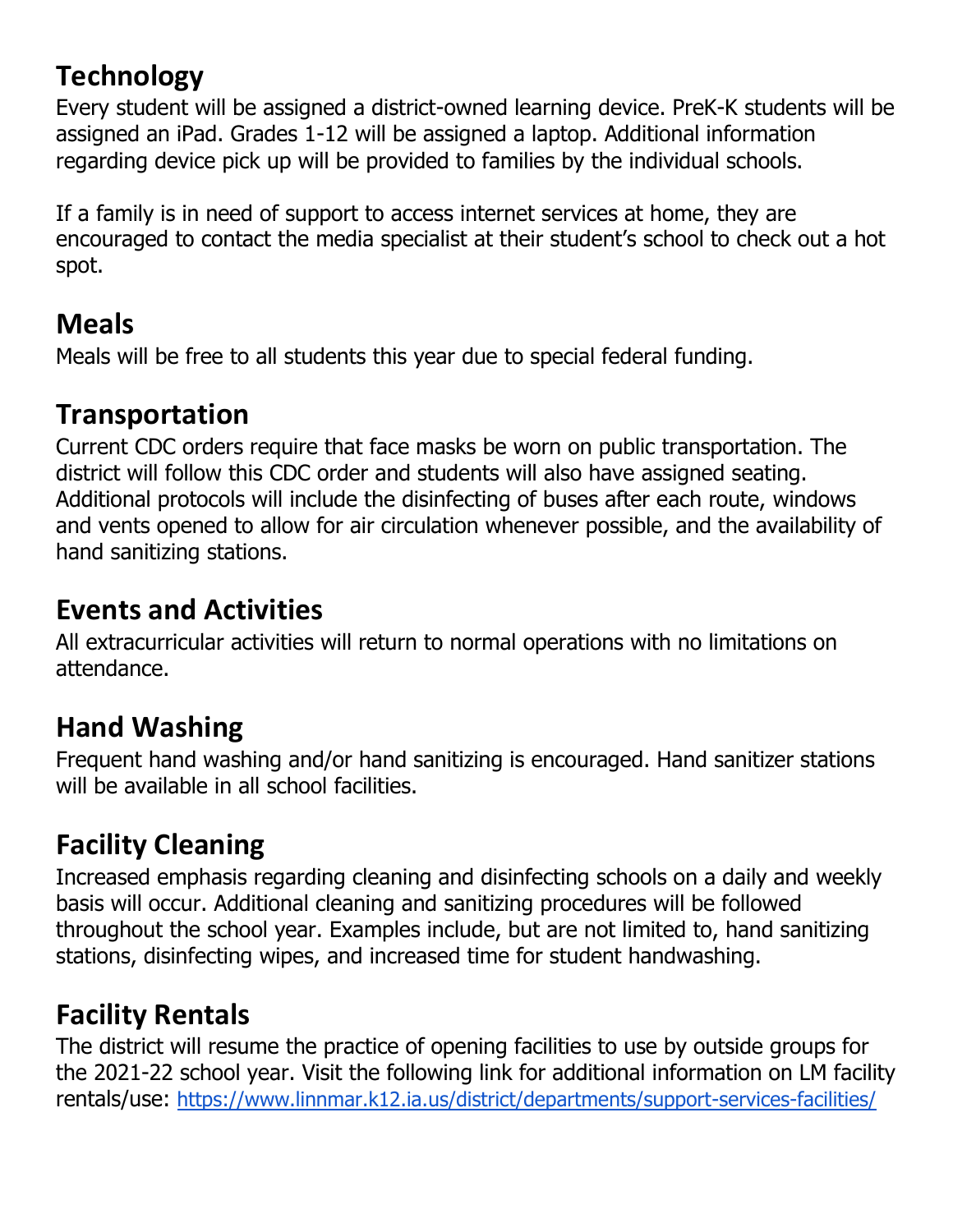#### **COVID-19 Reporting and Information**

The district will follow guidelines specified by the Iowa Department of Public Health.

Students who are exhibiting COVID symptoms or are diagnosed positive must notify the school nurse and/or health assistant immediately. The staff COVID hotline is no longer in service, so staff members should notify their building administrator immediately.

Students and staff members who test positive for COVID-19 and are exhibiting symptoms will be required to self-isolate at home for 10 days since their symptoms first appeared, are fever-free for at least 24 hours (without the use of fever-reducing medications), and until other COVID-19 symptoms have improved.

Students and staff members who test positive for COVID-19 but are not exhibiting symptoms will be required to self-isolate until 10 days have passed since the date of their positive test.

Students and staff members exposed to an individual in their household who has tested positive for COVID-19 will be required to stay home. This could potentially be for a total of 24 days to meet the criteria of 10 days of self-isolation for the household member who tested positive, followed by 14 days of exclusion from school for observation of symptoms for the student or staff member.

Communication Procedures: When there is a positive COVID-19 case reported in a classroom, the district will communicate this to all families within the classroom. Per Iowa Department of Public Health guidelines, student exposures in the classroom will not require quarantine.

Data Collection: The district will collect data on the number of positive COVID-19 cases for both students and staff during the 2021-22 school year. An online, district-wide dashboard will be provided. To access the data dashboard, visit the following link: [https://www.linnmar.k12.ia.us/covid-19-information/.](https://www.linnmar.k12.ia.us/covid-19-information/)

For questions, students/staff should contact their individual building's health office.